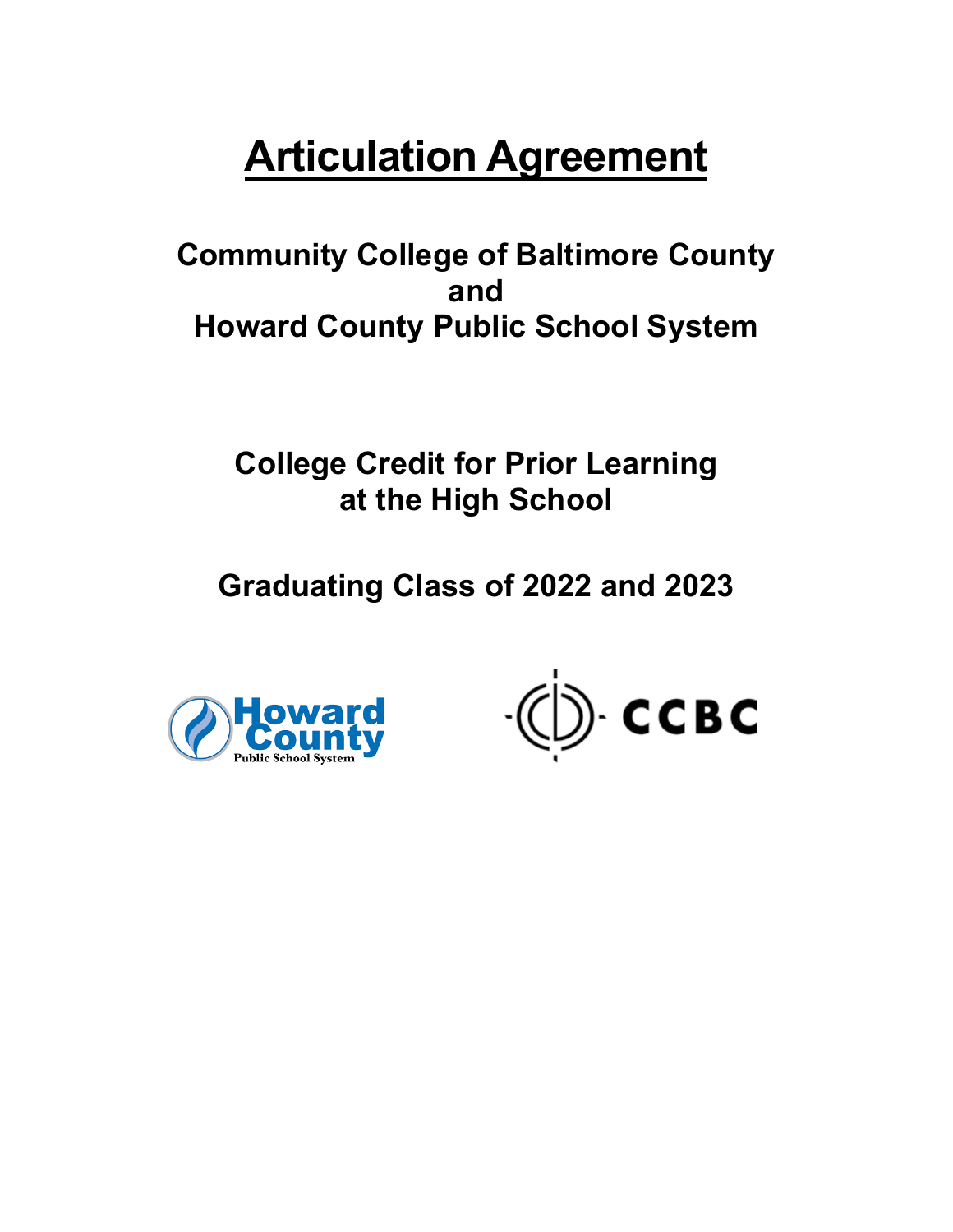## **Steps to receiving articulated credit:**

- 1. Obtain official transcript from high school with CTE coursework.
- 2. Submit official transcript to CCBC, Attn: Ms. Emilie Cherry.
- 3. Contact CCBC faculty to schedule portfolio review.
- (Not all CTE completers will need a portfolio review)

*Students must be enrolled at CCBC before credits are issued.*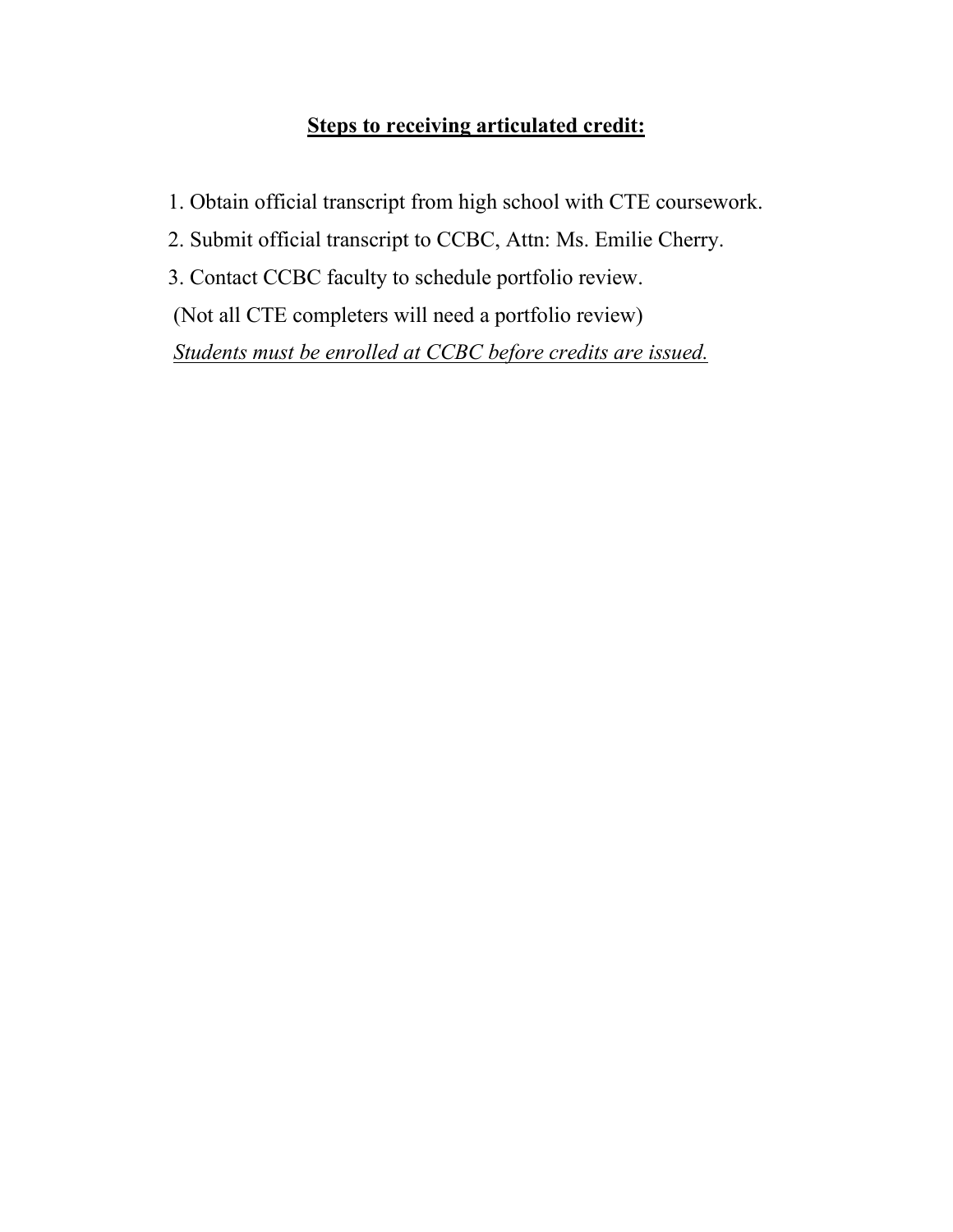| Construction Management Degree; Construction Management Certificate  9        |
|-------------------------------------------------------------------------------|
|                                                                               |
| Construction Management Degree; Construction Management Certificate; Heating, |
|                                                                               |
|                                                                               |

## **Table of Contents**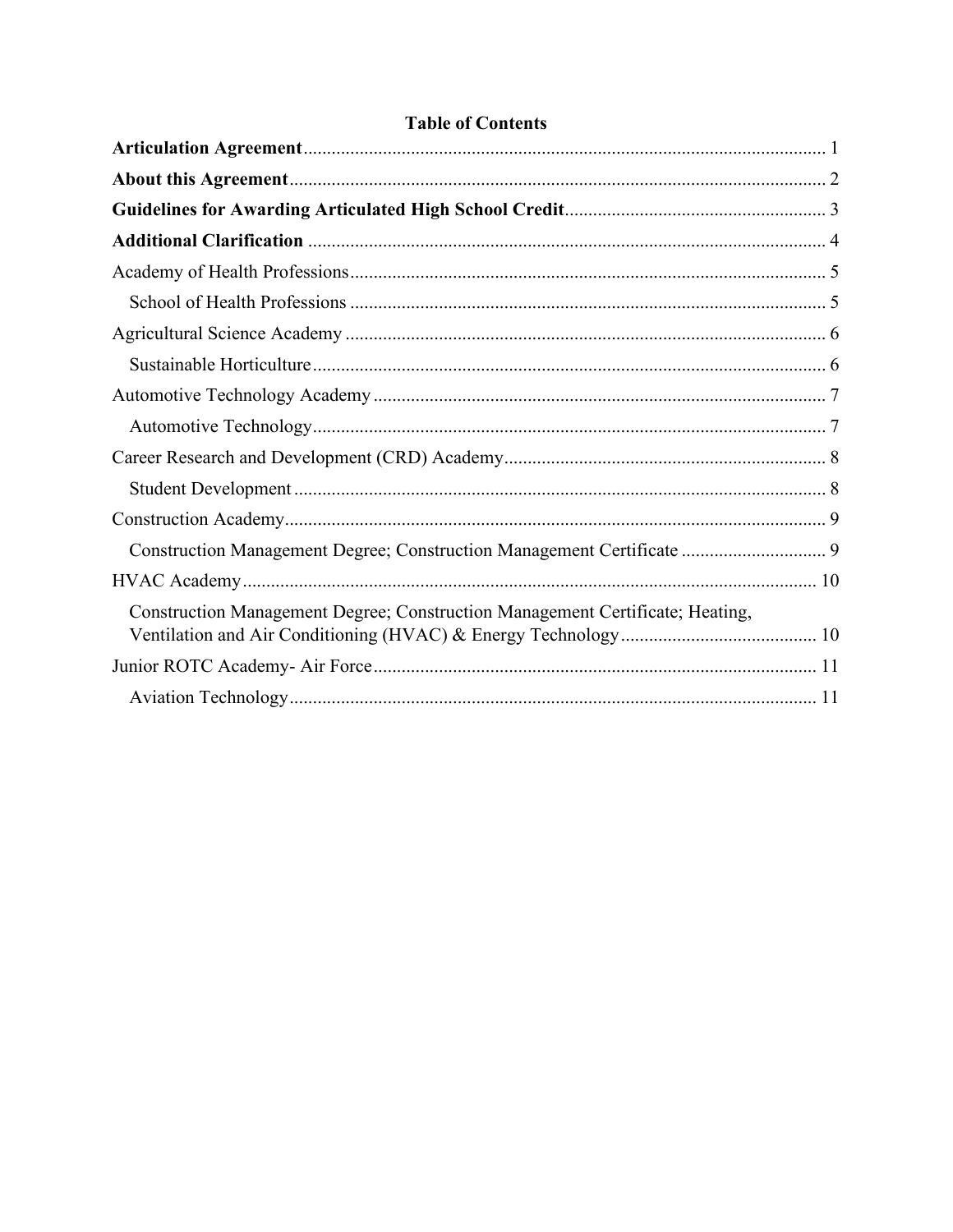#### **Articulation Agreement**

<span id="page-3-0"></span> This Agreement commences with the 2021-2023 school year and includes some provisions unique to the graduating classes of 2022 and 2023. The following Articulation Agreement has been developed for students in the Howard County Public Schools who plan to continue their education at the Community College of Baltimore County. The Agreement describes articulated programs that build on Howard County Public Schools' approved learning experience with the goal of eliminating duplication of instruction.

 and that it may be terminated by either party at the end of the 2022-2023 school year. It is understood by the parties that no funds will be exchanged in furtherance of this Agreement,

#### Non-Discrimination Statement

Howard County Public Schools does not discriminate on the basis of race, ethnicity, gender, age, national origin, religion, creed, disability, socio-economic status, marital status, pregnancy, political belief, or sexual orientation, and does comply with the Title VI, Title VII, Title IX, and Section 504 of the Rehabilitation Act of 1973 in all of its educational programs. All courses are open to both male and female students.

#### Equal Opportunity and Affirmative Action Statement

"Community College of Baltimore County practices equal opportunity in education and employment and is strongly and actively committed to diversity with the college community."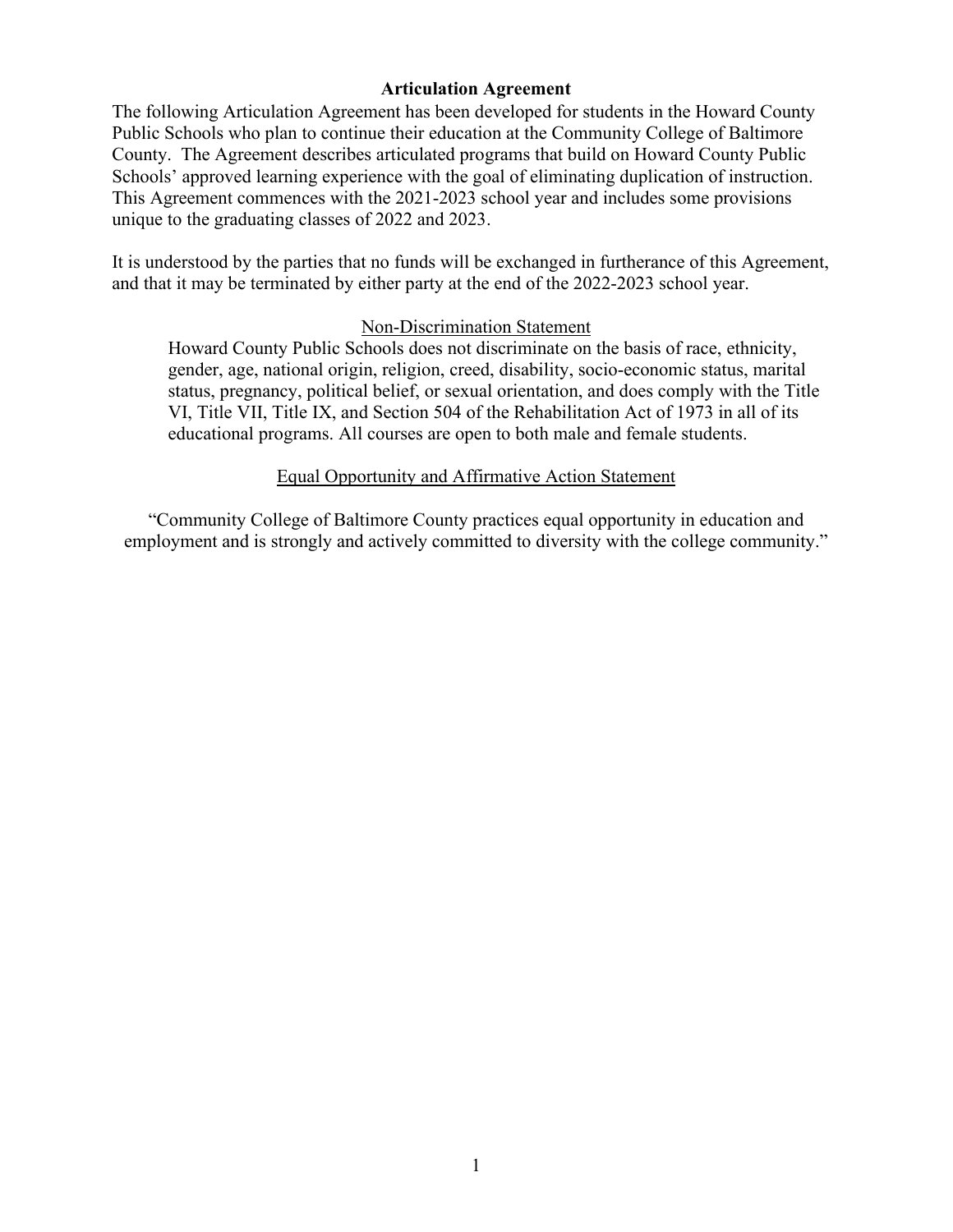#### <span id="page-4-0"></span>**About this Agreement**

 The following pages contain comparisons of Howard County Public School System (HCPSS) introductory level in the college programs. High school students who achieve at the appropriate Career and Technical Education program sequences with introductory courses at the Community College of Baltimore County (CCBC). Faculty from the HCPSS and CCBC meet regularly to compare knowledge and skills taught in the high school programs with those taught at the levels in the high school programs listed in this document may request credit for documented achievement when they enroll in the Community College of Baltimore County.

The advanced placement earned through HCPSS articulated career and technology programs allows students to move more quickly through the community college. Successful completion of articulated programs will also offer opportunities for students to begin their careers earlier and save hundreds of dollars in college tuition.

 responsibilities of the high schools and the College for maintaining this agreement. The specific program sequences that meet the articulation criteria are listed. For additional information visit: The specific program sequences that meet the articulation criteria are listed. This agreement describes the guidelines and procedures for awarding credit, and the

[Howard County Public School System, Career and Technical Education webpage](https://www.hcpss.org/academics/career-technology-education/)  [Community College of Baltimore County, Career Pathways webpage](https://www.ccbcmd.edu/Programs-and-Courses/Early-College-Access-Programs/Career-Pathways.aspx) 

#### **Articulation Partnership Coordinators:**

 CCBC Essex, 7201 Rossville Blvd., Baltimore, MD 21237 Emilie Cherry Director of High School Collaboration 443.840.1997

echerry@ccbcmd.edu<br>Sharon Kramer sharon kramer@HCPSS.org HCPSS CTE Coordinator 410.313.6797 [sharon\\_kramer@HCPSS.org](mailto:sharon_kramer@HCPSS.org) 2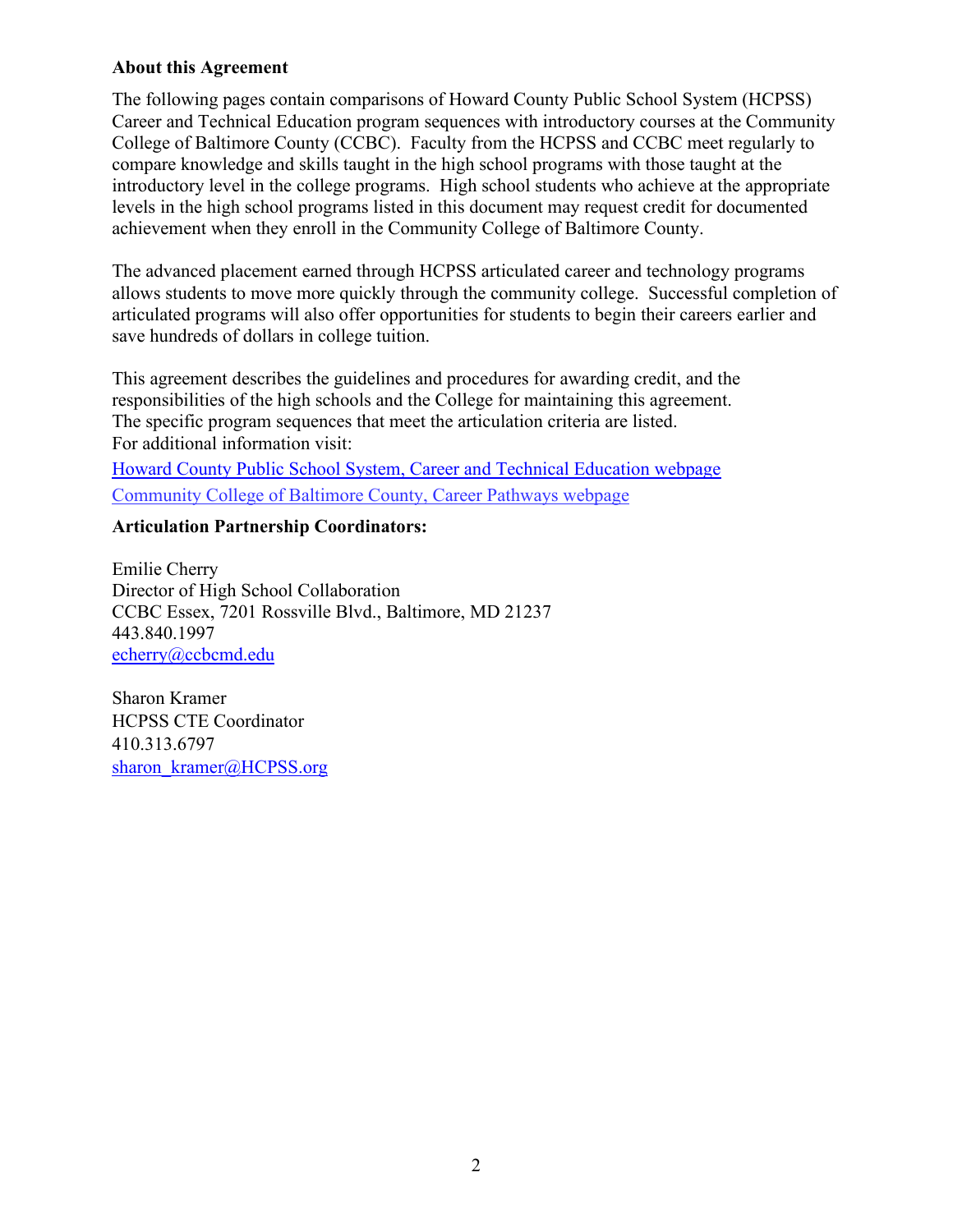## <span id="page-5-0"></span>**Guidelines for Awarding Articulated High School Credit**

 Public School System (HCPSS). The articulated Career and Technical Education (CTE)  **successfully complete all required high school credits in a CTE career completer program**  The Community College of Baltimore County (CCBC) agrees to grant college credit to high school students who successfully complete a specific Career and Technical Education (Career Completer) program or Junior Reserve Officer Training Corps (JROTC) in the Howard County program sequences and courses are identified in this Agreement. A student will be awarded credit based on the Agreement in effect at the time of graduation. **HCPSS students must of study for articulated credit.** 

### **Articulated Credit Criteria**

- The student must complete the high school CTE program or JROTC sequence of study and the specific courses identified with a **technical Grade Point Average of B or better**.
- The student must register for a credit or workforce training course at CCBC within three years of high school graduation. A student seeking articulated credit after the three-year limit should work with the College Program coordinator to consider other opportunities for credit for prior learning.
- send the student's final transcript and home address to: • The approved articulated credit will be posted to the CCBC transcript upon receipt of the high school transcript and the student's enrollment in the Community College of Baltimore County. The high school counselor or other designated school official should

 CCBC Career Pathways Office, ADMN 215F ATTN: Emilie Cherry 7201 Rossville Blvd., Baltimore, MD 21237

• A student unable to make satisfactory progress in a higher-level CCBC course in the areas for which articulated credit is awarded may, at the recommendation of the instructor, be required to complete a lower-level course.

#### **Implementation Procedures for:**

## **Howard County Public Schools**

- Communicate the details of the Articulation Agreement to high school principals, teaching staff, professional school counselors, work-study coordinator, parents, and students.
- Implement procedures for a CTE teacher or school counselor to send the student's high school transcript and home address to the CCBC CTE office, above.

## **Implementation Procedures for:**

## **Community College of Baltimore County**

- Develop advisement procedures for new students from HCPSS enrolled in programs with articulated credits.
- Develop procedures to connect program coordinators and students with articulated credit during their first semester at CCBC.
- Produce tracking reports of enrolled students with articulated credit.
- Early College Access Programs (ECAP): Students concurrently enrolled in high school and CCBC classes are eligible to receive articulated credits upon successful completion of their Career Completer program of study.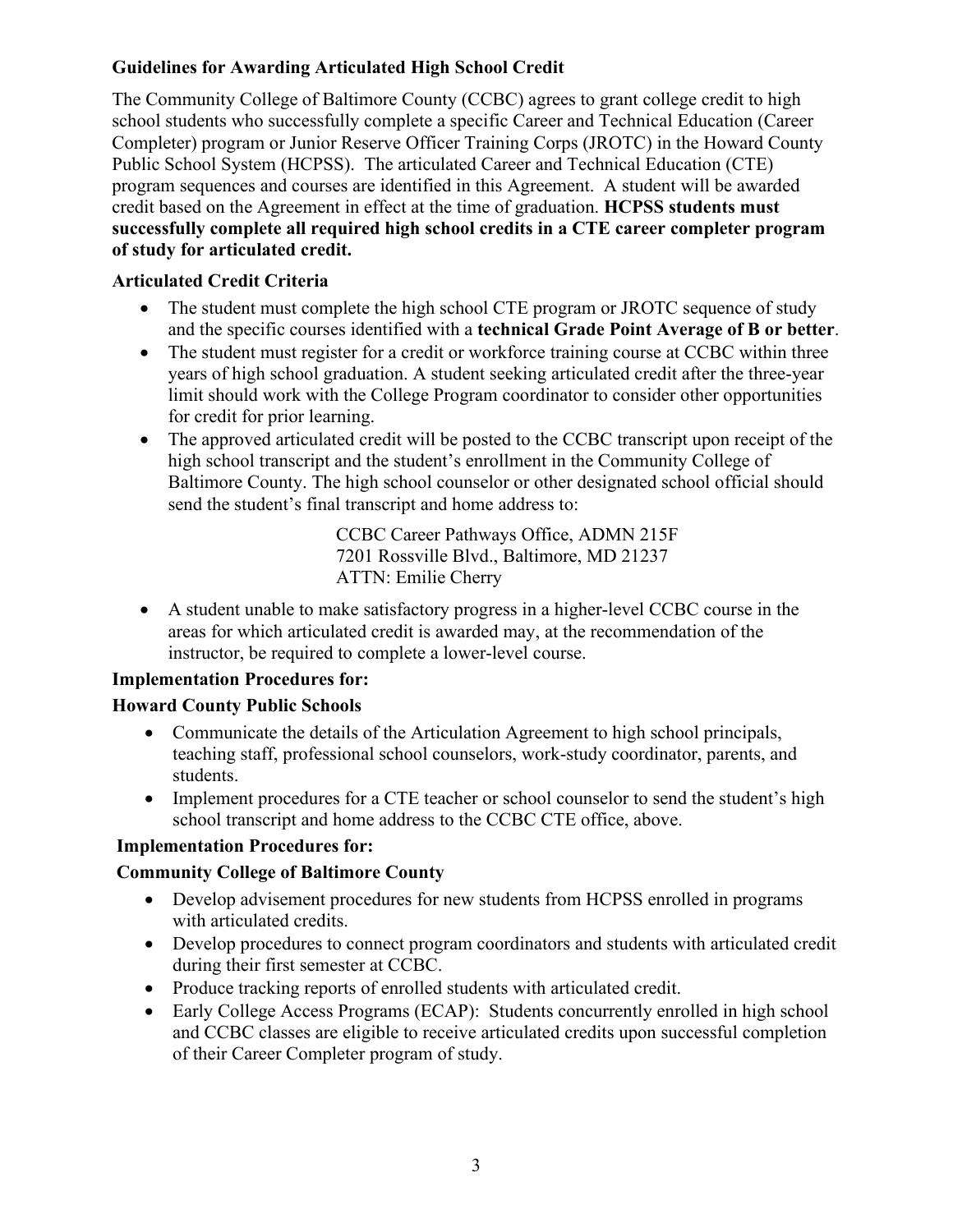#### <span id="page-6-0"></span>**Additional Clarification**

- 1. While students are expected and encouraged to continue their education and training in the CTE program of study at CCBC that articulates with their HCPSS program, it is not a requirement. Many factors contribute to a change of major for students and that will be honored by CCBC. Therefore, the agreement does not require program-to-program continuation as a condition for the receiving of articulated credits.
- 2. CCBC will determine how the articulated credits will apply toward certificate and degree requirements, e.g., requirement for graduation, elective.
- 3. CCBC does not determine how articulated credits are received by 4-year colleges and universities. The 4-year institution makes that decision. In some cases, 4-year institutions may not accept articulated credits from high schools.
- 4. Students meeting the requirements for articulated credits at CCBC will be awarded those credits whether attending full time or part time.
- 5. Should a HCPSS Career Completer program of study be discontinued, students successfully completing the requirements in that program will still be awarded articulated credit.

#### **Articulated Agreement Maintenance, Review, and Reporting**

The following procedures are suggested to provide an objective means for assessing the success of the articulation activities:

- A Coordinating Committee composed of CCBC representatives and one representative from HCPSS will meet once every year to review the articulation agreement guidelines and implementation procedures and recommend changes, if necessary.
- CCBC and HCPSS program coordinators may suggest new areas for articulation. It will be their responsibility to schedule periodic meetings of faculty members in programs where articulated credit has been awarded to review curricula and to make recommendations for awarding articulated credit.
- number of students who receive articulated credit and the high schools the students • CCBC will complete an annual report at the end of the academic year indicating the previously attended. A copy of this annual report will be sent to appropriate administrators at HCPSS.
- Revisions to applicable course syllabi at any of the participating schools or CCBC will be sent to appropriate department heads and program coordinators.
- annually. • Appropriate administrators of HCPSS and CCBC will review the Articulation Guidelines

Revised: February 18, 2022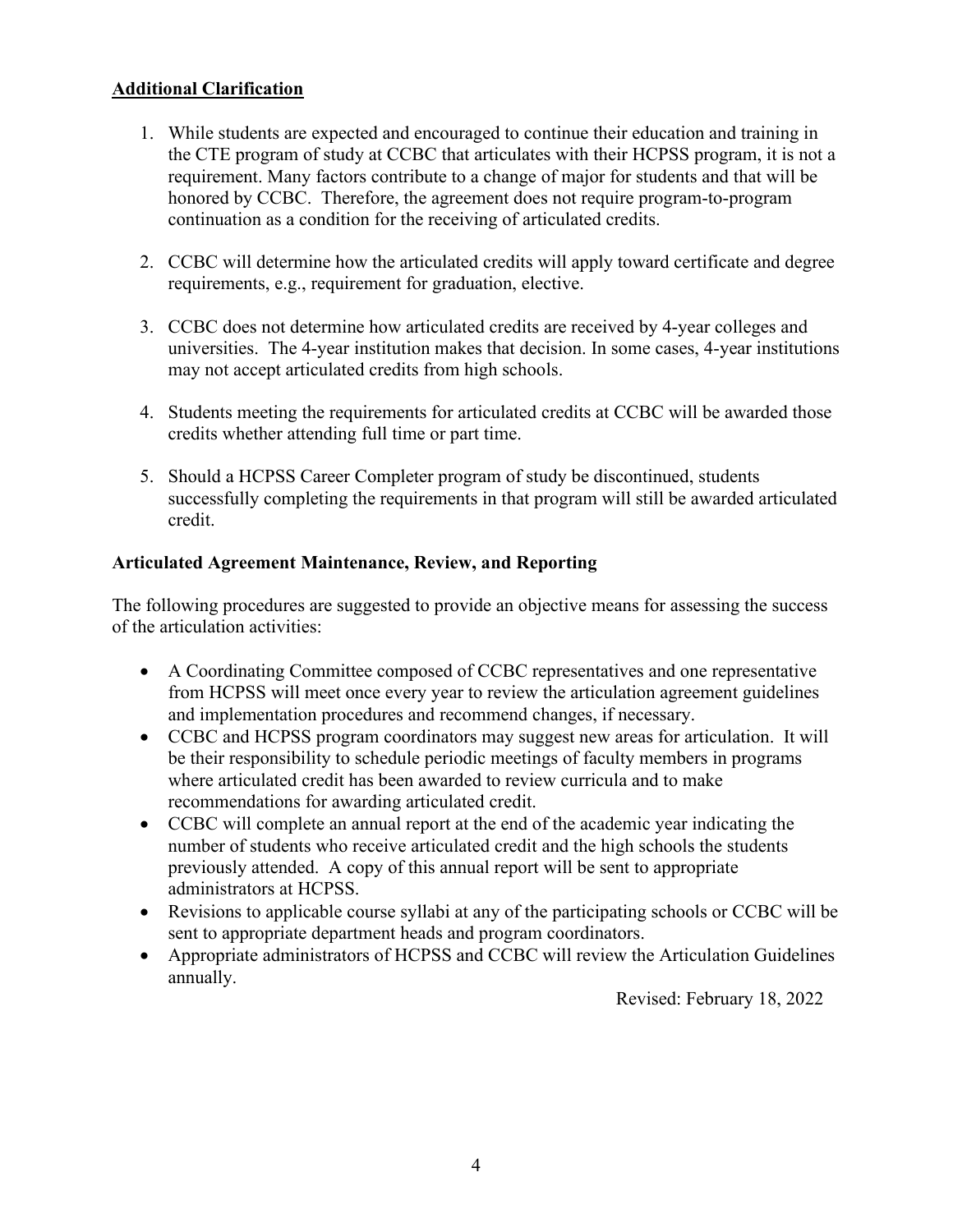*between* 

#### **Howard County Public School System and Community College of Baltimore County**

<span id="page-7-0"></span>**HCPSS Program Title:** Academy of Health Professions CCBC Program Title: School of Health Professions

<span id="page-7-1"></span>

| <b>HCPSS Course</b>       | <b>HCPSS</b>   | <b>CCBC</b> | <b>CCBC Course Title</b> | <b>CCBC</b>    |
|---------------------------|----------------|-------------|--------------------------|----------------|
| <b>Title</b>              | <b>Credits</b> | Course#     |                          | <b>Credits</b> |
|                           | <b>Earned</b>  |             |                          | Awarded        |
| <b>Required HCPSS</b>     | <b>Courses</b> | CCBC        | Courses Awarded          | <b>Below</b>   |
|                           | <b>Below</b>   |             |                          |                |
| Foundations of            | 2              | <b>HLTH</b> | First Aid, Safety, and   | 3              |
| <b>Health Care Honors</b> |                | 140         | <b>CPR</b>               |                |
| Certified Nursing         | 3              |             |                          |                |
| <b>Assistant: Theory</b>  |                |             |                          |                |
| and Clinical or           | or             |             |                          |                |
| <b>Emergency Medical</b>  | 3              |             |                          |                |
| Technician: Basic         |                |             |                          |                |
| and Clinical <i>or</i>    | or             |             |                          |                |
| Clinical Research         | 3              |             |                          |                |
| in Allied Health          |                |             |                          |                |
| Honors <i>or</i> Physical | or             |             |                          |                |
| Rehabilitation            | 3              |             |                          |                |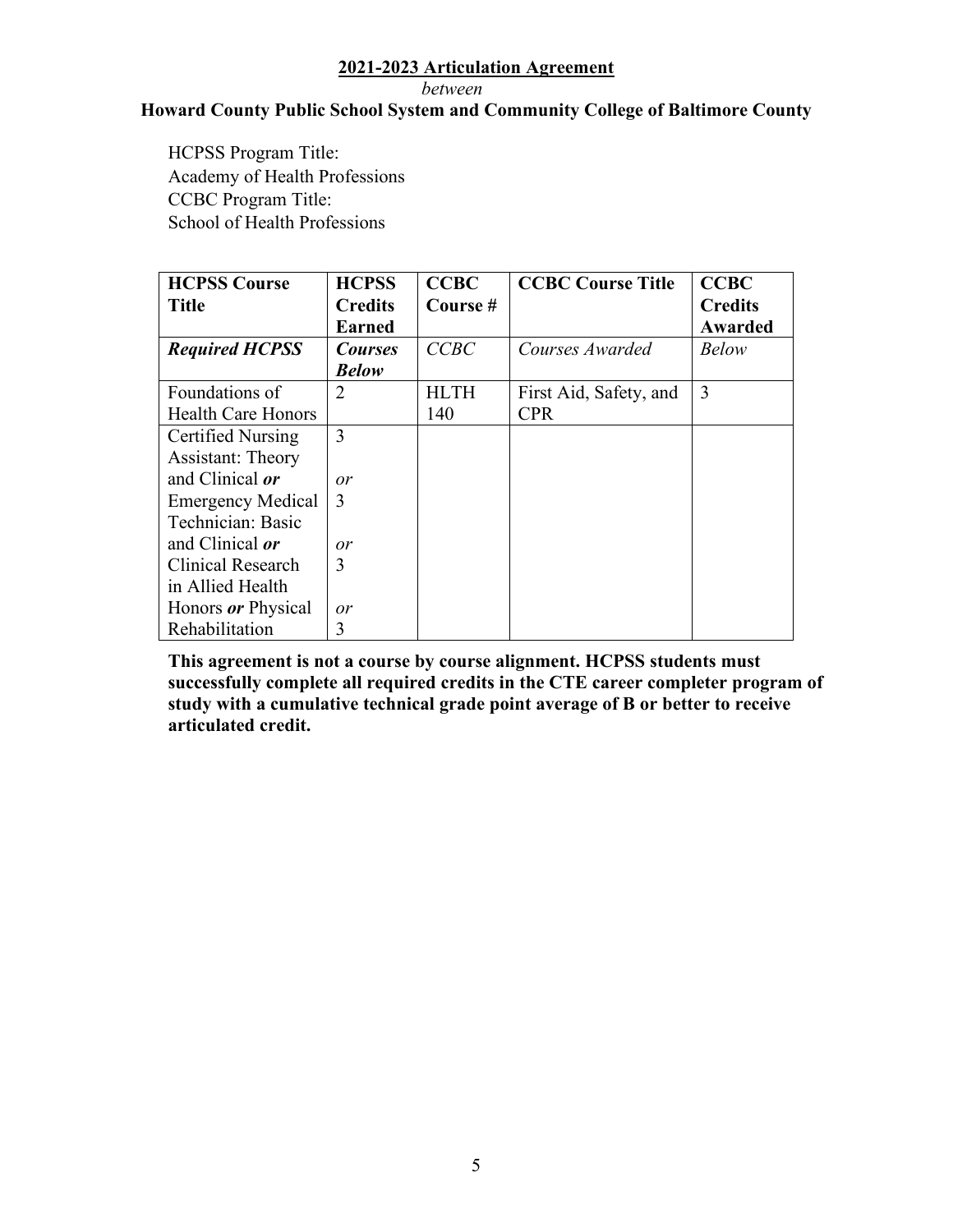*between* 

#### **MSDE/Howard County Public School System and Community College of Baltimore County**

<span id="page-8-0"></span>**HCPSS Program Title:** Agricultural Science Academy CCBC Program Title: Sustainable Horticulture

<span id="page-8-1"></span>

| <b>HCPSS Course</b>   | <b>HCPSS</b>   | <b>CCBC</b> | <b>CCBC Course Title</b> | <b>CCBC</b>    |
|-----------------------|----------------|-------------|--------------------------|----------------|
| <b>Title</b>          | <b>Credits</b> | Course #    |                          | <b>Credits</b> |
|                       | <b>Earned</b>  |             |                          | Awarded        |
| <b>Required HCPSS</b> | <b>Courses</b> | <b>CCBC</b> | Courses Awarded          | <b>Below</b>   |
|                       | Below          |             |                          |                |
| Agricultural          | 2              | <b>HORT</b> | Introduction to          | 3              |
| Science I GT (Ag      |                | 127         | Sustainable              |                |
| CASE Intro Ag Sci     |                |             | Horticulture             |                |
| & Nat Resources &     |                |             |                          |                |
| Ag CASE Princ. of     |                |             |                          |                |
| Ag Sci-Plant)         |                |             |                          |                |
| Agricultural          | 3              |             |                          |                |
| Science II GT (Ag     |                |             |                          |                |
| Sci CASE Biotech      |                |             |                          |                |
| $&$ Ag Bus. Res. $&$  |                |             |                          |                |
| Development $&$ Ag    |                |             |                          |                |
| Internship)           |                |             |                          |                |

This agreement is a statewide agreement between the Maryland State Department of Education and the Community College of Baltimore County.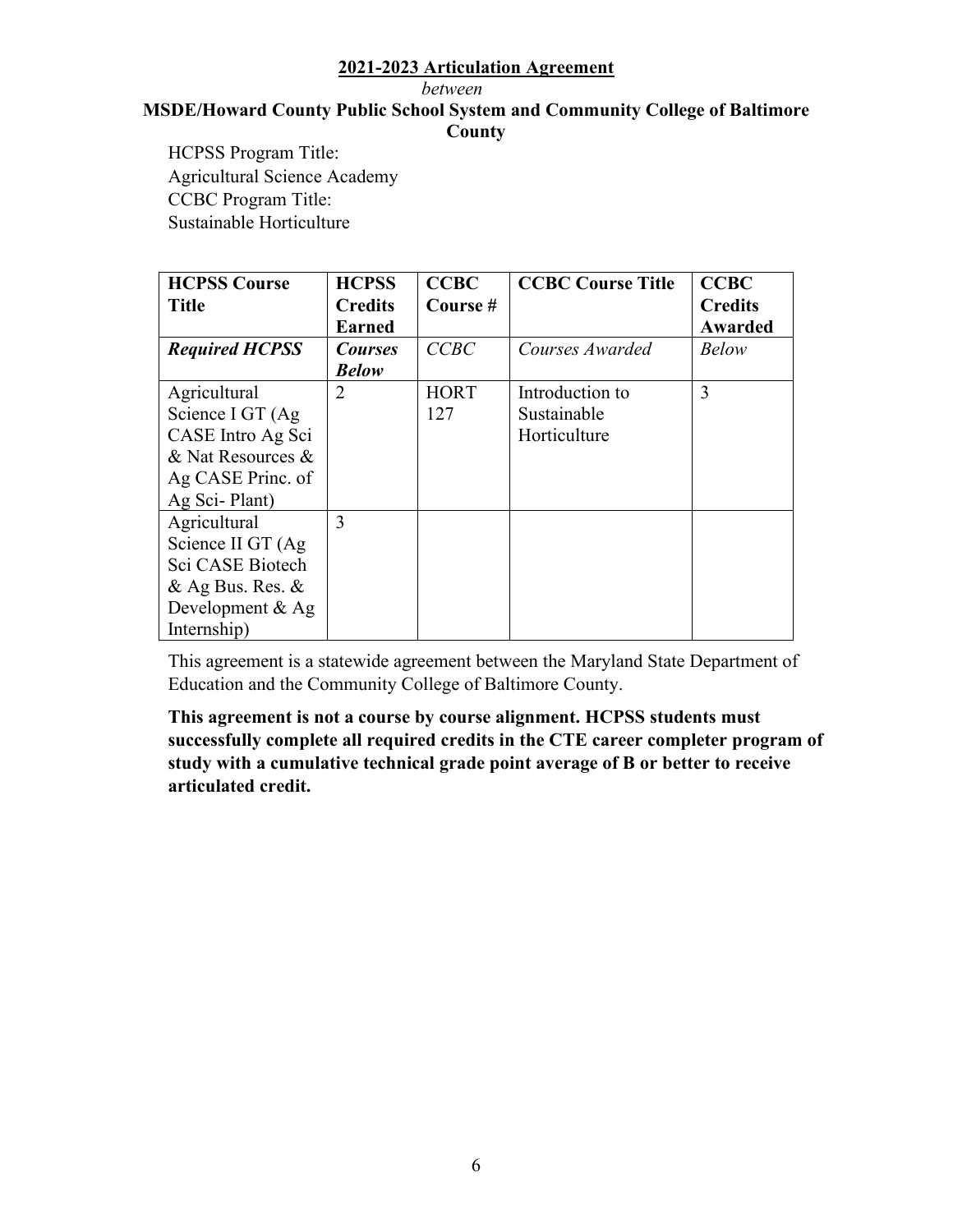*between* 

#### **MSDE/Howard County Public School System and Community College of Baltimore County**

<span id="page-9-0"></span>**HCPSS Program Title:** HCPSS Program Title:<br>Automotive Technology Academy CCBC Program Title: Automotive Technology

<span id="page-9-1"></span>

| <b>HCPSS Course</b>   | <b>HCPSS</b>   | <b>CCBC</b> | <b>CCBC Course Title</b> | <b>CCBC</b>    |
|-----------------------|----------------|-------------|--------------------------|----------------|
| <b>Title</b>          | <b>Credits</b> | Course#     |                          | <b>Credits</b> |
|                       | <b>Earned</b>  |             |                          | Awarded        |
| <b>Required HCPSS</b> | <b>Courses</b> | CCBC        | Courses Awarded          | <b>Below</b>   |
|                       | <b>Below</b>   |             |                          |                |
| Automotive            | 2              | <b>AUTO</b> | Introduction to          |                |
| Technology I          |                | 100         | Automotive               |                |
|                       |                |             | Technology               |                |
| Automotive            |                |             |                          |                |
| Technology II         |                |             |                          |                |

This agreement is a statewide agreement between the Maryland State Department of Education and the Community College of Baltimore County.

To be considered for articulated credit, students must have a portfolio review and assessment by the CCBC Automotive faculty. Upon verification, articulation will be conditionally offered after the successful completion of the following S/P2 Training at CCBC: Automotive Service Safety and Automotive Service Pollution Prevention. **Contact: Ryan Washington at [rwashington2@ccbcmd.edu](mailto:rwashington2@ccbcmd.edu) or 443.840.4969 to arrange a review and an assessment.** 

*A student must earn a B or better in each of the courses listed and pass the ASE Entry-Level end-of-course assessment in; Maintenance and Light Repair, Suspension and Steering, Electrical/Electronic Systems, and Brakes to earn the articulated credit for each corresponding course.* 

*CCBC Portfolio Review and Assessment Guideline* 

- *Schedule an appointment with a CCBC Automotive Faculty Member*
- *Present the High School Transcript (Official)*
- *Present the ASE Entry Level Certificates*
- *Establish a S/P2 Training Profile at CCBC*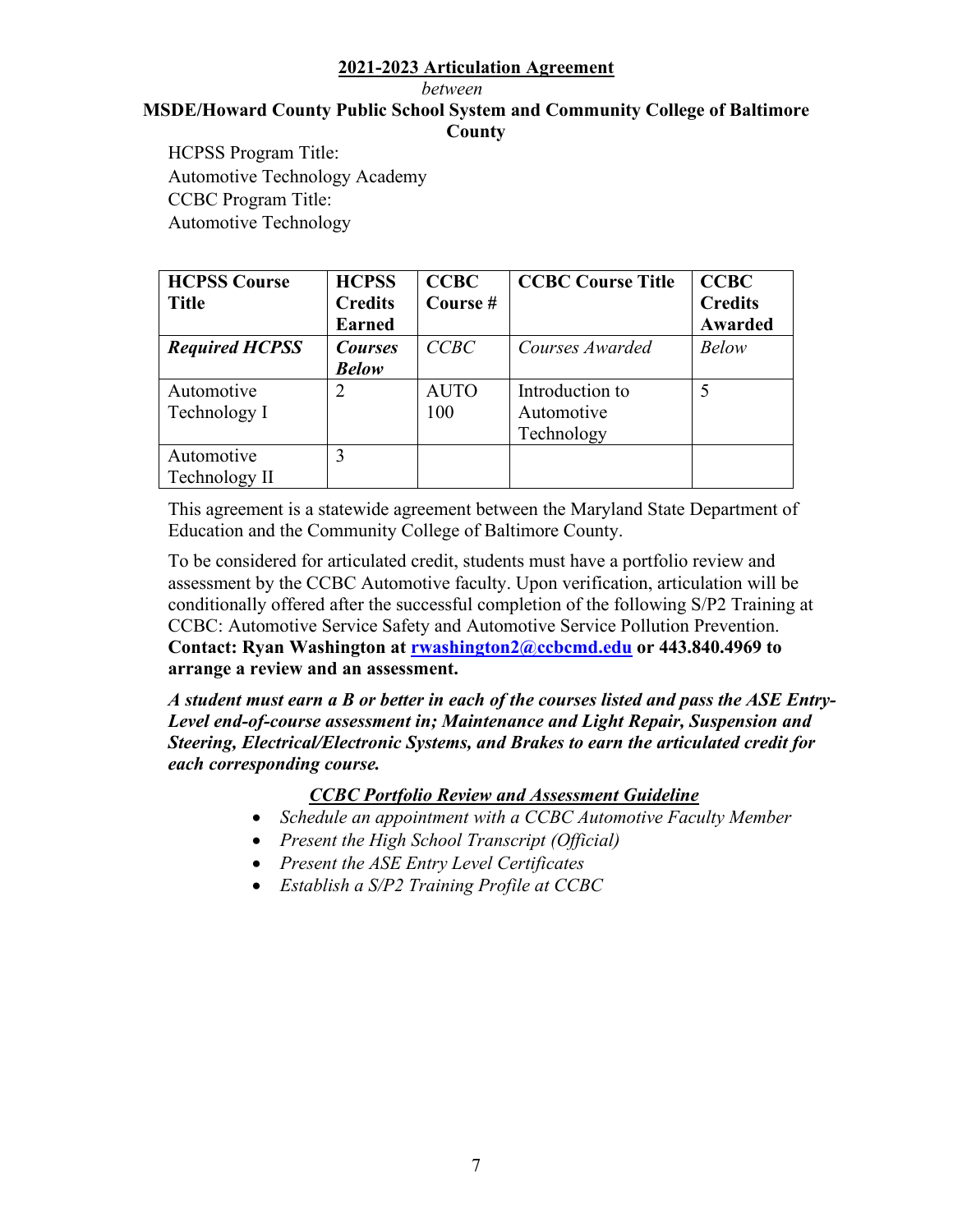*between* 

#### **Howard County Public School System and Community College of Baltimore County**

<span id="page-10-0"></span>HCPSS Program Title: HCPSS Program Title:<br>Career Research and Development (CRD) Academy CCBC Program Title: Student Development

<span id="page-10-1"></span>

| <b>HCPSS Course</b>   | <b>HCPSS</b>   | <b>CCBC</b> | <b>CCBC Course Title</b> | <b>CCBC</b>    |
|-----------------------|----------------|-------------|--------------------------|----------------|
| <b>Title</b>          | <b>Credits</b> | Course#     |                          | <b>Credits</b> |
|                       | <b>Earned</b>  |             |                          | <b>Awarded</b> |
| <b>Required HCPSS</b> | <b>Courses</b> | CCBC        | Courses Awarded          | <b>Below</b>   |
|                       | <b>Below</b>   |             |                          |                |
| Career Research       |                | <b>SDEV</b> | Career/ Life Planning    | 3              |
| and Development I     |                | 103         |                          |                |
| Career Research       |                |             |                          |                |
| and Development II    |                |             |                          |                |
| Site-Based Work       |                |             |                          |                |
| Experience            |                |             |                          |                |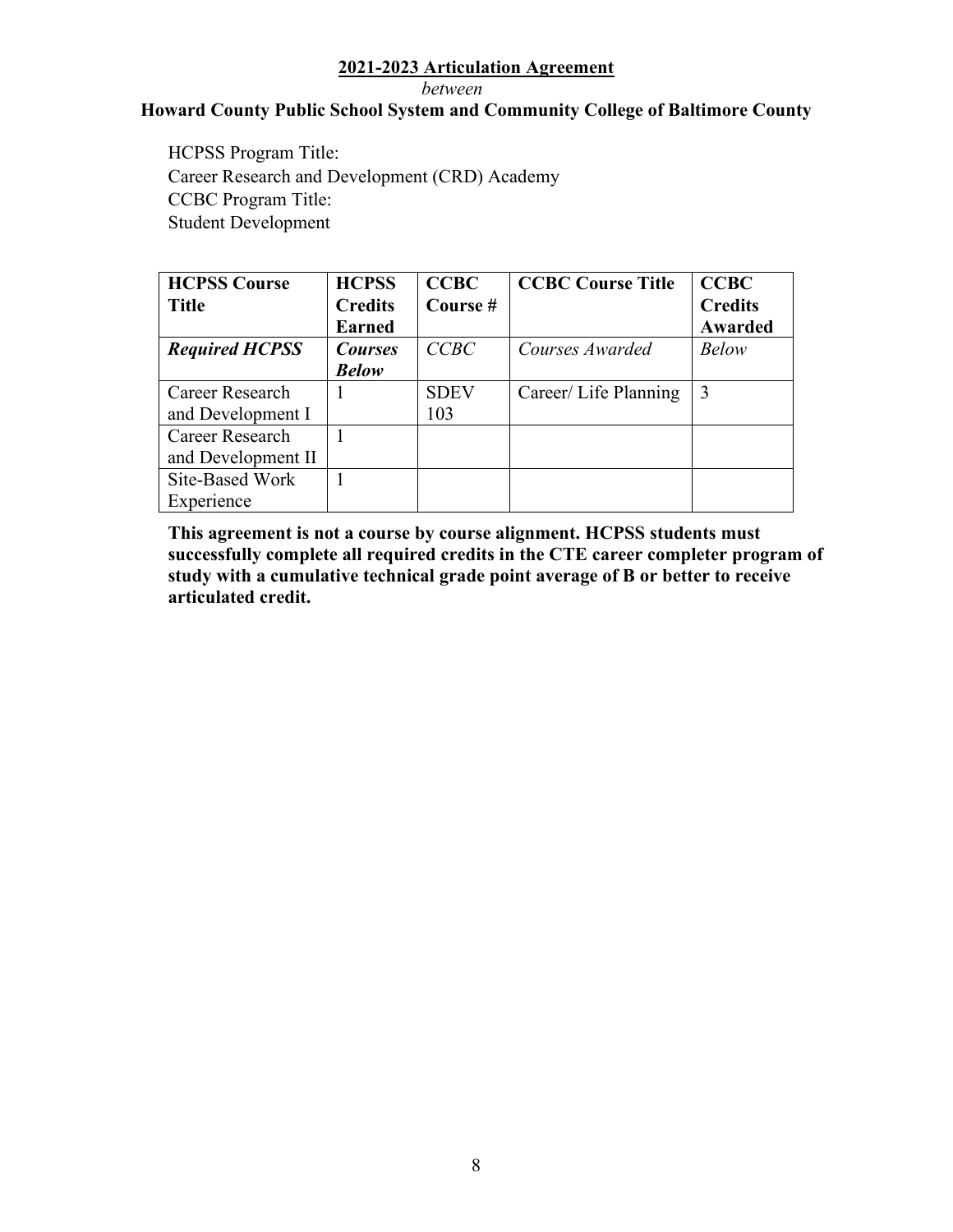#### *between*

#### **Howard County Public School System and Community College of Baltimore County**

<span id="page-11-0"></span>**HCPSS Program Title:** Construction Academy CCBC Program Titles: Construction Management Degree; Construction Management Certificate

<span id="page-11-1"></span>

| <b>HCPSS Course</b>   | <b>HCPSS</b>   | <b>CCBC</b> | <b>CCBC Course Title</b> | <b>CCBC</b>    |
|-----------------------|----------------|-------------|--------------------------|----------------|
| <b>Title</b>          | <b>Credits</b> | Course #    |                          | <b>Credits</b> |
|                       | <b>Earned</b>  |             |                          | Awarded        |
| <b>Required HCPSS</b> | <b>Courses</b> | CCBC        | Courses Awarded          | <b>Below</b>   |
|                       | <b>Below</b>   |             |                          |                |
| Construction          |                | <b>CONT</b> | Constr. Blueprint        |                |
| Technology I          |                | 101         | Reading                  |                |
| Construction          |                | <b>CONT</b> | Practices of Res.        | 3              |
| Technology II         |                | 116         | Constr.                  |                |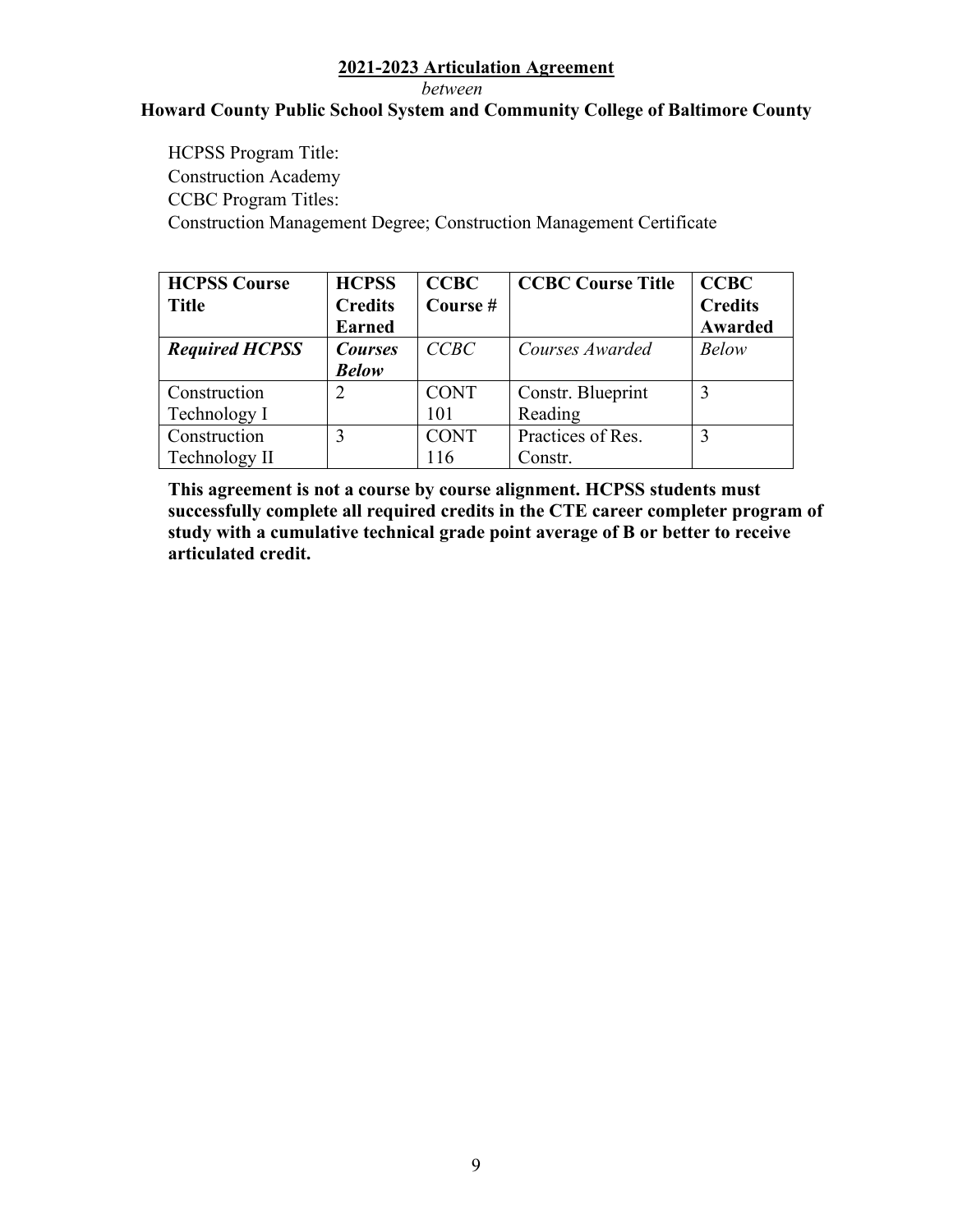#### *between*

#### **Howard County Public School System and Community College of Baltimore County**

<span id="page-12-1"></span><span id="page-12-0"></span> HCPSS Program Title: HVAC Academy Ventilation and Air Conditioning (HVAC) & Energy Technology CCBC Program Titles: Construction Management Degree; Construction Management Certificate; Heating,

| <b>HCPSS Course</b><br><b>Title</b> | <b>HCPSS</b><br><b>Credits</b><br><b>Earned</b> | <b>CCBC</b><br>Course# | <b>CCBC Course Title</b>                         | <b>CCBC</b><br><b>Credits</b><br><b>Awarded</b> |
|-------------------------------------|-------------------------------------------------|------------------------|--------------------------------------------------|-------------------------------------------------|
| <b>Required HCPSS</b>               | <b>Courses</b><br><b>Below</b>                  | CCBC                   | Courses Awarded                                  | <b>Below</b>                                    |
| <b>HVAC I</b>                       | 2                                               | <b>CONT</b><br>101     | Construction<br><b>Blueprint Reading</b>         | 3                                               |
| <b>HVAC II</b>                      | 3                                               | <b>CONT</b><br>116     | Practices of<br>Residential<br>Construction      | 3                                               |
|                                     |                                                 | <b>AIRC</b><br>110     | <b>HVACR</b> Safety,<br><b>Tools and Methods</b> | 3                                               |
|                                     |                                                 | <b>AIRC</b><br>115     | Fundamentals of<br>Refrigeration                 | 3                                               |
|                                     |                                                 | <b>AIRC</b><br>205     | <b>Heating Systems</b>                           | 3                                               |
|                                     |                                                 | <b>AIRC</b><br>210     | <b>Comfort Cooling</b><br><b>Systems</b>         | 3                                               |
|                                     |                                                 | <b>ELEI</b><br>101     | <b>Basic HVAC</b><br>Electricity                 | $\overline{4}$                                  |

To receive articulated credit for HVAC, students must complete testing to confirm proficiency. For more information, contact: Brian Penn at [bpenn@ccbcmd.edu](mailto:bpenn@ccbcmd.edu) or 443.840.5010